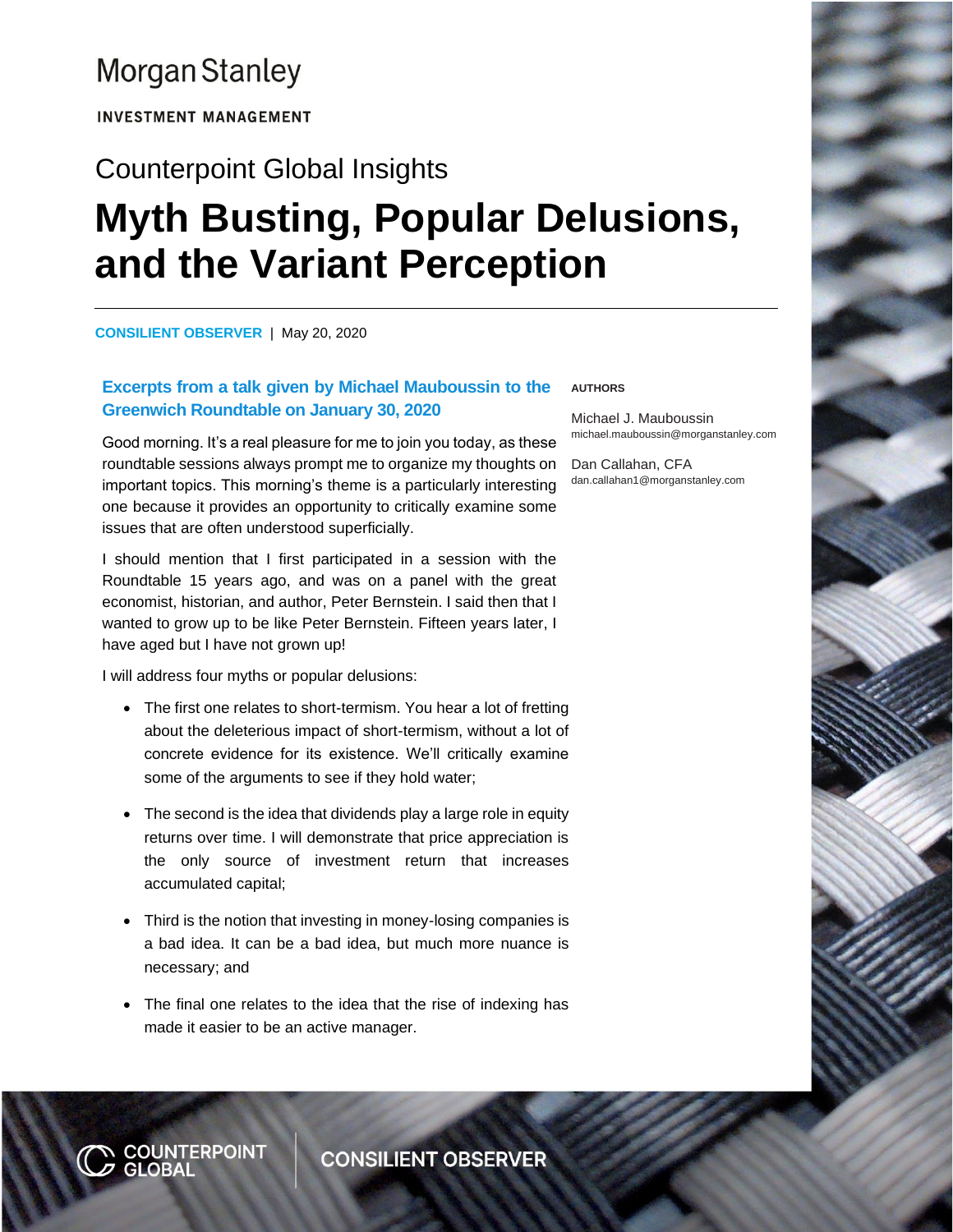**I.** Let's start with the first topic, that of short-termism. We'll define it as the tendency to make decisions that appear beneficial in the short term at the expense of decisions that have a higher payoff in the long term. This tends to come in two flavors, investor short-termism and managerial short-termism.<sup>1</sup>

It is easy to find concerns about short-termism throughout history—I have examples that go back decades. But a quote from a *Harvard Business Review* article captures the current mood:

". . . the shadow of short-termism has continued to advance—and the situation may actually be getting worse. As a result, companies are less able to invest and build value for the long term, undermining broad economic growth and lowering returns on investment for savers."<sup>2</sup>

Let's look at three aspects of this. The first is why some shortening of time horizon may be fully justified by the economic facts. For example, consider the rate of diffusion of new technologies: it took 71 years for one-half of the U.S. population to get a telephone, 18 years for a color television, and 10 years for internet access. As these diffusions speed up, so does change.<sup>3</sup>

Another is asset lives. The asset lives for technology companies are generally 6-7 years, whereas asset lives for energy and materials companies are roughly 17-18 years. As the composition of the economy and the stock market have shifted away from asset-heavy to asset-light industries over the past 30 years, the average asset life has shrunk. Further, it turns out that governance scores, as calculated by Credit Suisse HOLT, are highest for industries with the longest asset lives and lowest for businesses with the shortest asset lives.

The most fundamental way to assess the market's short-termism is to look at asset prices themselves. It is easy to find pundits who suggest the stock market is overvalued, and this notion is backed by evidence such as the CAPE ratio.<sup>4</sup>

That alone should give some pause to those arguing for short-termism: high valuations mean the market is recognizing and paying for cash flows many years into the future. It's the very opposite of short-termism.

Here's a simple exercise I do with my students at Columbia Business School to make this point. I take five stocks from the Dow Jones Industrial Average and calculate the present value of the dividends they are expected to pay over the next 5 years, according to estimates by *Value Line* (see exhibit 1). That value represents only 11 percent of the prevailing equity value, which means that more than 90 percent is for cash flows beyond 5 years. Assume buybacks that are as large as dividends and you still only get to about 20 percent. In other words, most of the value is reflected in long-term cash flows.

#### **Exhibit 1: Percentage of Value Attributable to Dividends beyond the Next Five Years**

| Company                 | Price,<br>12/31/2019 | <b>Cumulative Present</b><br><b>Value, Next 5 Years</b><br>of Dividends | Percentage of<br><b>Share Value</b><br><b>Beyond 5 Years</b> |
|-------------------------|----------------------|-------------------------------------------------------------------------|--------------------------------------------------------------|
| <b>American Express</b> | \$124.49             | \$9.01                                                                  | 92.8%                                                        |
| Coca-Cola               | 55.35                | 7.89                                                                    | 85.7                                                         |
| Merck                   | 90.95                | 12.72                                                                   | 86.0                                                         |
| <b>Microsoft</b>        | 157.70               | 11.37                                                                   | 92.8                                                         |
| Procter & Gamble        | 124.90               | 14.49                                                                   | 88.4                                                         |
| Average                 |                      |                                                                         | 89.1                                                         |

*Source: Value Line Investment Survey.*

*These opinions and forecasts are those of its author and may not actually come to pass. The data used has been obtained from sources generally believed to be reliable. No representation is made as to its accuracy.*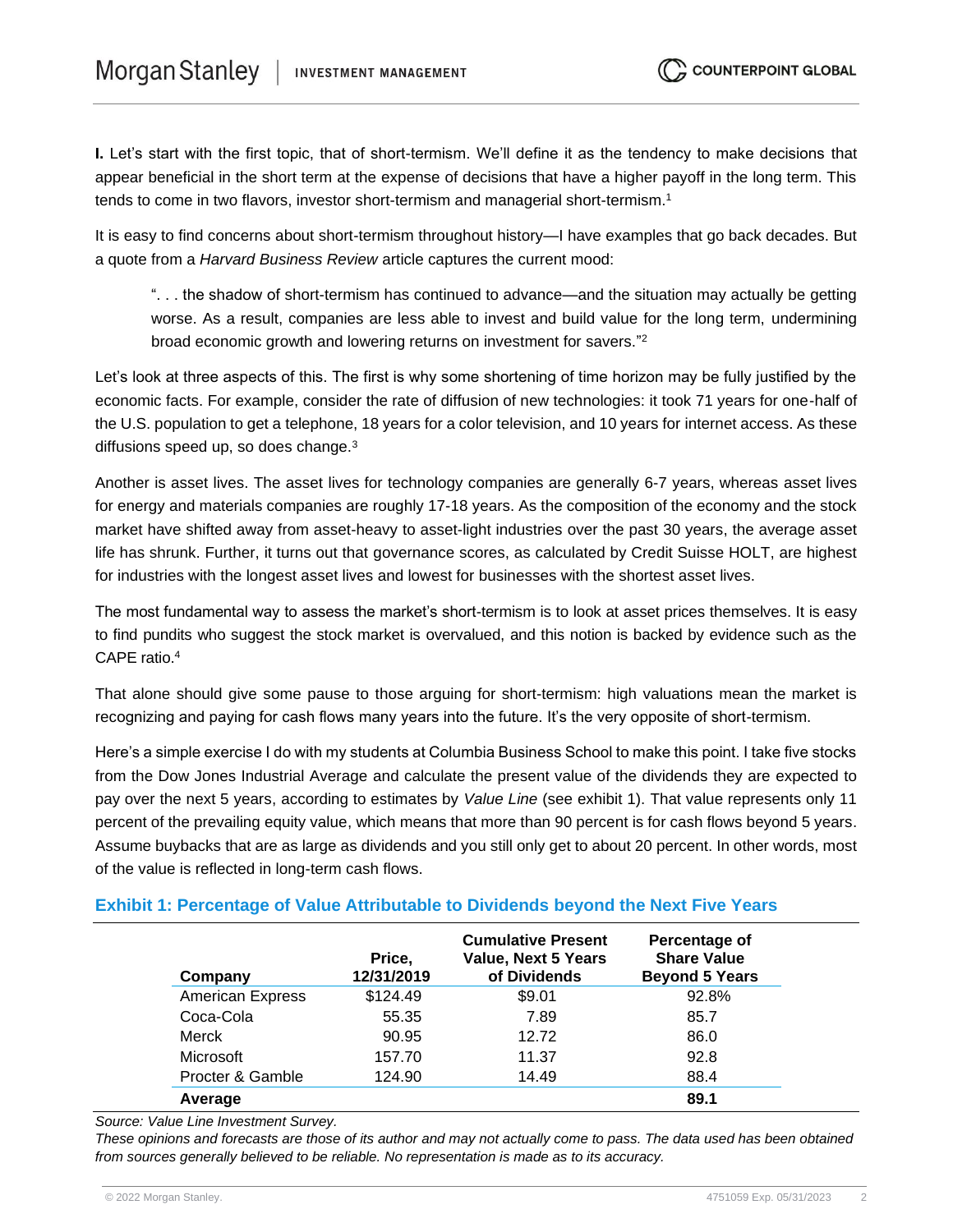Perhaps the most popular argument for short-termism is the holding period of money managers. For example, Michael Porter, a professor known for his work on competitive strategy, noted that "the average holding period of stocks has declined from over seven years in 1960 to about two years today . . . it is perhaps the most telling evidence of shortening investor horizons."<sup>5</sup>

Porter is indeed correct: portfolio turnover was much lower in the 1950s and 1960s than in recent times.<sup>6</sup> But you might ask why that is.

A long-term chart of portfolio turnover shows a spike starting on May 1, 1975 (see exhibit 2). That was the day commissions on stock trading were deregulated. To give you some sense of the situation, the cost of trading 10,000 shares of a \$40 stock was \$0.43 *per share*. And, of course, bid-offer spreads were expressed in eighths. So the cost of trading was vastly higher, hence limiting activity.<sup>7</sup>



#### **Exhibit 2: Portfolio Turnover, 1946-2019**

*Source: Bogle Financial Markets Research Center and Investment Company Institute. Note: U.S.-based mutual funds; Annual turnover rate is weighted by assets.*

*Portfolio turnover is a measure of how frequently assets within a fund are bought and sold by the managers. Portfolio turnover is calculated by taking either the total amount of new securities purchased or the amount of securities sold whichever is less - over a particular period, divided by the total net asset value of the fund.*

Further, turnover is actually *down* in the last 20 years. The latest reading of asset-weighted turnover is 25-30 percent, the lowest since the 1970s.<sup>8</sup> Now there are entities that trade frequently, but they are only around because the cost to trade has come down so much. For example, index funds weren't viable prior to 1975 because of cost.

It's also worth noting companies such as Amazon.com have taken a long-term view and have been rewarded by the market. The idea that a company that has been public for 23 years is loved only because it trained its shareholders doesn't really fit the narrative of short-termism.<sup>9</sup>

Let me finish this point with a couple of thoughts. I recognize that managers and investors feel pressure to deliver short-term results. All of us who seek to have successful long-term careers also feel short-term pressure—and that's because the long term is an aggregation of short terms. The key is to do the right thing.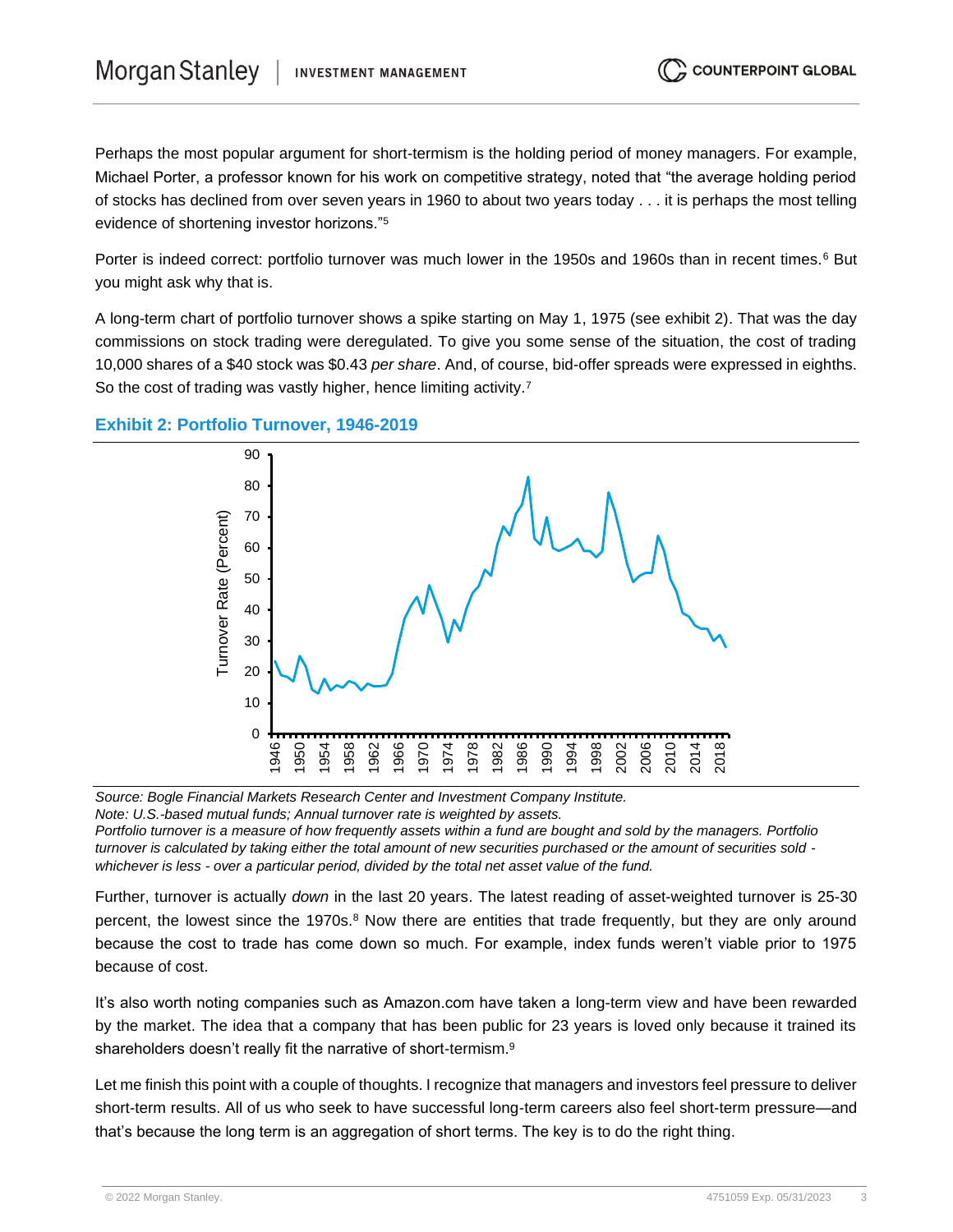Second, the reason investor holding periods are shorter than the number of years of cash flows reflected in stock prices is that *investors make short-term bets on long-term outcomes*. <sup>10</sup> If you want to understand the market's time horizon, do not look at, or talk to, the investors. Look at the market, which is a product of all investors.<sup>11</sup>

**II**. The second myth is about the role of dividends in capital accumulation. In a paper he co-authored, Peter Bernstein wrote, "These data put the lie to the conventional view that equities derive most of their returns from capital appreciation, that income is far less important, if not irrelevant."<sup>12</sup> A large investment management firm put out research that was ever more emphatic, stating, "Some may be surprised to learn that 90 percent of U.S. equity returns over the last century have been delivered by dividends and dividend growth."<sup>13</sup> Yes, that would be surprising—especially if it were true.

Let's take a step back. The reason we save, or defer current consumption, is to accumulate capital to satisfy future liabilities, whether it's paying for a child's college education or retiring comfortably.

When we discuss the stock market in general or specific stocks, we often refer to "total shareholder return" (TSR), which assumes that dividends are reinvested with no friction. Here is the equation to calculate TSR:

$$
TSR = g + (1 + g) * d
$$

In this equation, g stands for the stock price appreciation rate and d stands for the dividend yield.

The focus on TSR can lead to a couple of points of confusion.<sup>14</sup>

The first is that almost no one earns the TSR for a stock that pays a dividend. In order to do so, you must have an automatic dividend reinvestment plan with zero taxes. The number of people who fall into this camp are de minimis. Most people spend the dividends they receive, and most funds allow the sum simply to go to cash. So one should be very careful relying on past TSRs to plan for the future.

The second is the belief that dividends are the main driver of investment performance. In reality, *price appreciation is the only source of investment returns that increases accumulated capital.*

To understand this, let's slow down the process. Say you have a \$100 stock that pays a \$3 dividend. The day that dividend is paid, you have a stock worth \$97 and a dividend worth \$3 (the stock is actually marked down on the ex-dividend date). You earn the TSR only if you reinvest the full \$3 into the stock to restore your investment to \$100. From there, it is clear that *price appreciation* is the driver of accumulated wealth.

Your capital accumulation is a function of how much you invest, how long you invest, and price appreciation. By the way, there is also massive confusion about share buybacks, which I won't go into now.

I will add that there is very robust evidence about the relationship between asset growth and TSRs. Companies that have grown assets rapidly have tended to deliver poor returns, whereas those that have grown modestly, or even contracted, have done well. So returning capital to shareholders is important.<sup>15</sup>

One last note: much of what I've just discussed about dividends is summarized in a paper that was published in the *Journal of Portfolio Management* in 2006 by my mentor, collaborator, and friend, Al Rappaport. Peter Bernstein read the paper and called it "masterful" and wondered out loud why no one had pointed out this analysis to him before. Bernstein was still open to learning at the age of 86!

**III**. The third myth is about companies that lose money. Jay Ritter, a professor of finance and a leading authority on initial public offerings (IPO's), reports that 74 percent of companies that did an IPO in 2019 lost money, which is about where the level was in 1999, near the peak of the dot-com bubble.<sup>16</sup> Further, about 40 percent of listed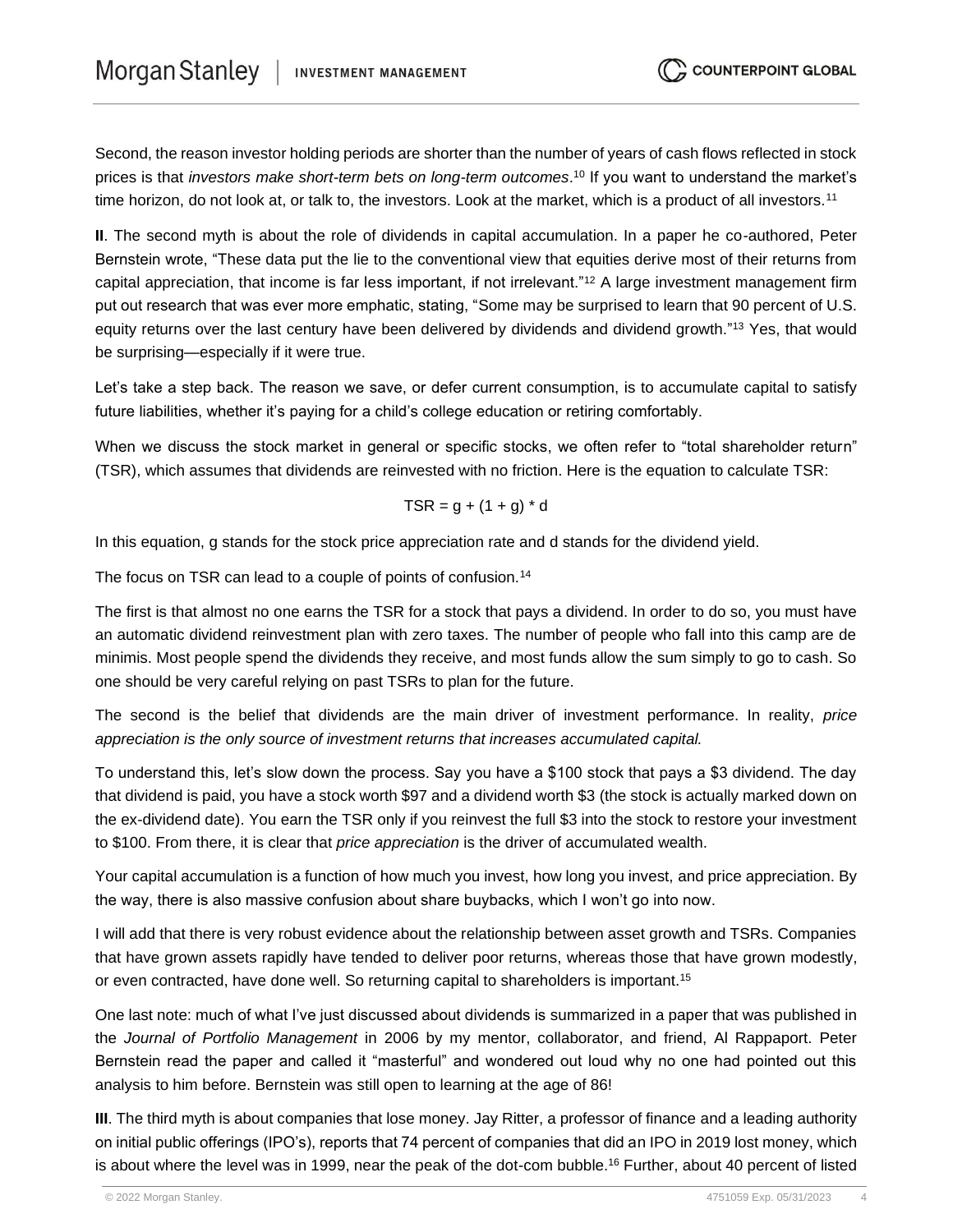companies in the U.S. lose money—all this against a backdrop of a solid economy.<sup>17</sup> The implication is that things have returned to a frothy state—and certainly the saga of WeWork fanned the flames of that narrative.

Here's a short quiz for you: what if I offered you shares of a company just listed on the New York Stock Exchange and told you with absolute certainty it would have negative free cash flow for each of the next 15 years. Would you buy it?

Well, there was a little company like that and it was called Wal-Mart Stores, Inc. From the beginning of 1972 through the end of 1986, Walmart generated TSRs of 33 percent versus the S&P 500's 11 percent. Investors in Walmart would have ended the period with almost 16 times more capital than investors in the broader market.

Walmart was such a good stock because it earned a very high return on its investments. In those cases, you want a company to invest as much as it possibly can—even if the investment is larger than earnings and the company has to access external sources of capital to do so.

So what does that have to do with what's going on now? There has been a watershed change in the form in which companies invest. In 1977, tangible investment was 2 times that of intangible investment. Today, intangible investment is 1.5 times tangible investment (see exhibit 3). Tangible investments appear on the balance sheet; intangible assets tend to appear on the income statement as an expense.<sup>18</sup>

#### **Exhibit 3: The Rise of Intangible Investments, 1977-2017**



*Source: Unpublished update to Corrado and Hulten (2010) using methods and sources developed in Corrado and Hao (2013) and in Corrado et al. (2016) and Corrado et al. (2017) for INTAN-Invest© and the SPINTAN project, respectively. The SPINTAN project was funded by the European Commission FP-7 grant agreement 612774. Note: Nonresidential business investment relative to business sector gross value added.*

So what's the solution? If you want apples-to-apples comparisons, you must capitalize the investments that are now on the income statement. In other words, put them on the balance sheet as we used to. The immediate impact is that earnings and book value both go up.<sup>19</sup>

This relates to the challenging time for value investors, who tend to build portfolios that rely on statistical factors such as price-to-book and price-to-earnings multiples. Baruch Lev and Anup Srivastava, professors of accounting, made these adjustments and found that 40-60 percent of stocks that had been classified as "value"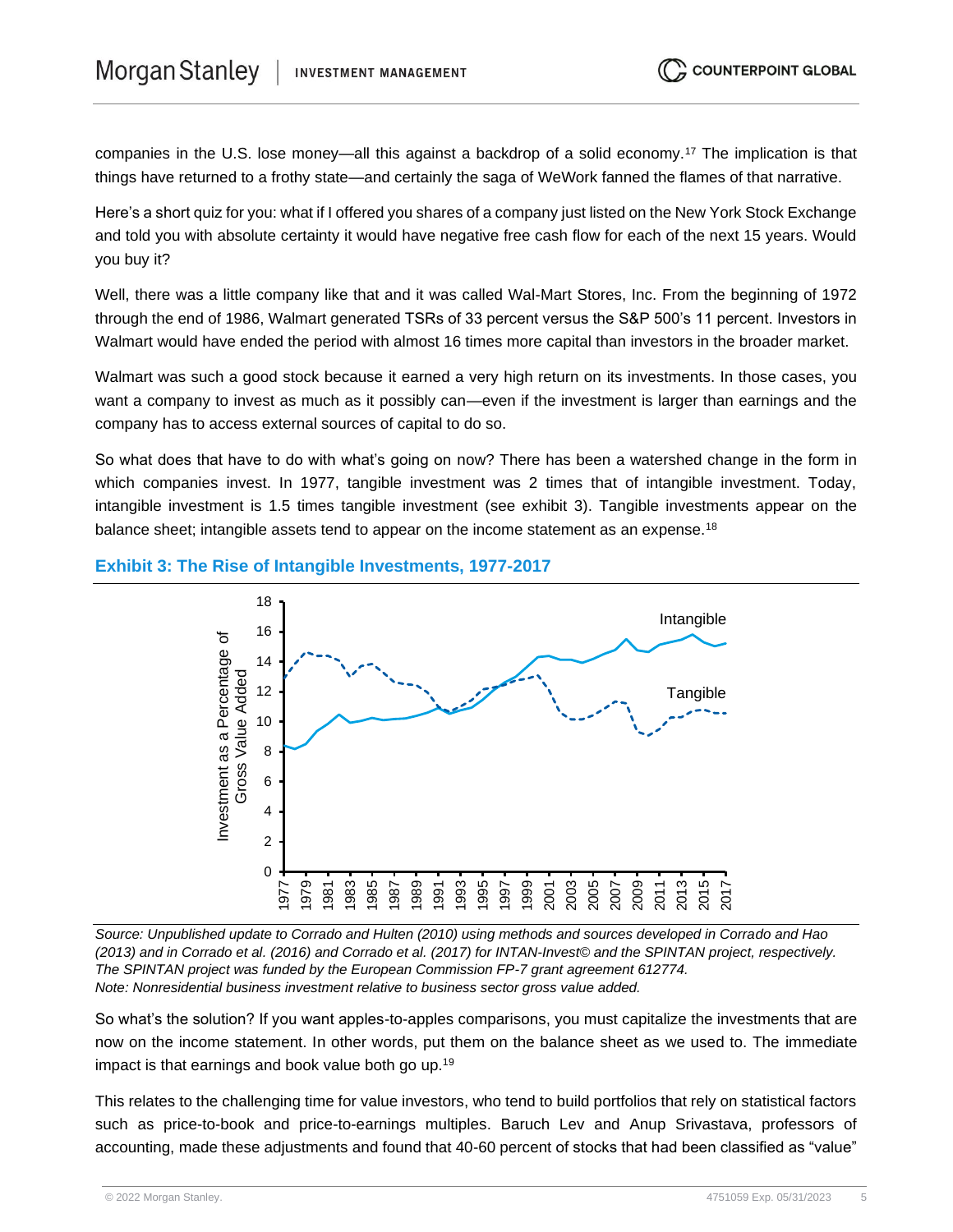or "glamour" shift categories. Further, they found that the adjustments lead to factors with much better signals for building portfolios.<sup>20</sup>

This also addresses the concern that companies are underinvesting and returning too much money to shareholders. If investments on the income statement are properly categorized, firms have actually been increasing their operating investments over time.

I believe this myth has created opportunity for investors who are willing to roll up their sleeves to really understand unit economics.<sup>21</sup> If you knew how good Walmart's store economics were, you would have stood behind them applauding as they spent more on investments than they earned in income. Likewise, some companies today are losing money but have extremely attractive economics, and others are losing money the old-fashioned way—with bad business models.

**IV**. I hear a lot of successful investors say that the rise of indexing has made it easier to be an active manager. Seth Klarman, the founder and CEO of the Baupost Group whom I admire deeply, echoed this refrain when he said, "[Indexing] should give long-term value investors a distinct advantage. The inherent irony of the efficient market theory is that the more people believe in it and correspondingly shun active management, the more inefficient the market is likely to become." 22

On the surface, this sounds like a plausible case: fewer people are competing and less information is finding its way into markets, hence it's easier to express your skill by finding mispriced assets. But I think the opposite may be true, and here's why.

A good starting point is "The Arithmetic of Active Management" by professor of finance and Nobel-Prize winner, Bill Sharpe.<sup>23</sup> The idea is simple: Before costs, the return on the average actively managed dollar will equal the return on the average passively managed dollar. And after costs, the return on the average actively-managed dollar will be less than the return on the average passively-managed dollar.

Now this isn't by itself any revelation for active managers. Alpha before fees is zero by definition. What is important is that for you to earn positive alpha, someone on the other side of your trades has to earn negative alpha.

To make this more vivid, imagine that I invite you to my house Friday night to play poker, and let's assume that you want to make some money. Upon receiving the invitation, your first question should be, "Who else will be there?"

If I tell you there will be some rich people who are much worse players than you are, you'll immediately make plans to join me. There's no guarantee you'll win, but over time your skill will allow you to take money from those patsies.

On the other hand, if I tell you that the players who are coming over are all better players than you are, you should arrange some alternative plans. In this case, it should be clear that *you* are the patsy—which is not good if you like to keep your money.<sup>24</sup>

I think the poker story carries over well to the investment management industry. My conjecture is that the investors who have turned to indexing are on average the weaker players.

To stretch this analogy, the weak players are sitting at your poker table drinking your beer but are not playing so they can't win or lose. And the reason I mention that they are drinking your beer is because they really are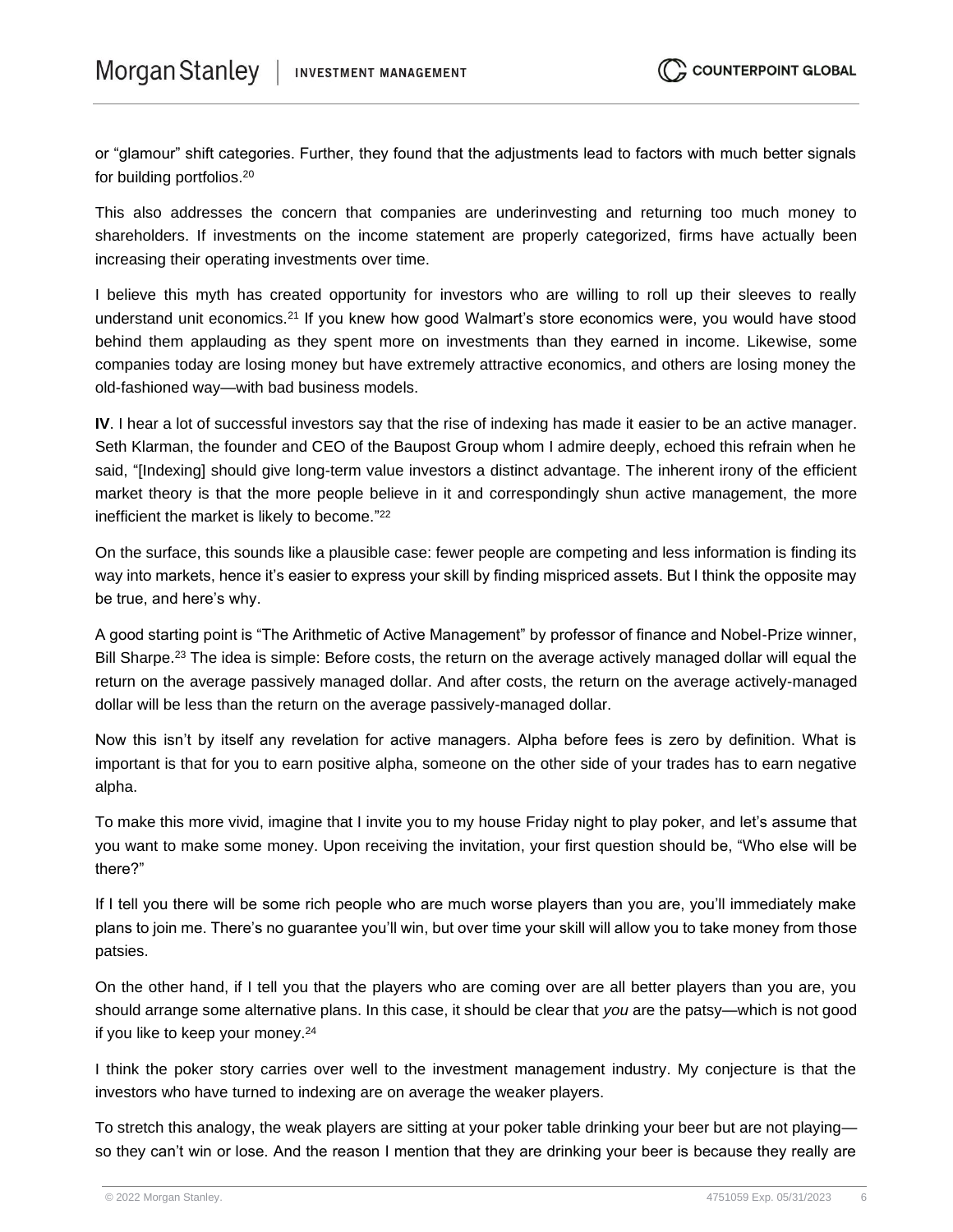free riding: indexers rely on active management for price discovery and liquidity. So active management fees subsidize the index management industry.

So if my argument is reasonably accurate, you are left playing the stronger players, making it harder, not easier, to generate risk-adjusted excess returns, or alpha. And while there's little doubt that indexing has and will create distortions in markets, there remain a substantial number of active managers at the ready to arbitrage those opportunities.

In summary, I want to encourage you to always go back to first principles when considering what the pundits say or assert. The motto of the Royal Society, "Nullius in verba," is a useful way to think. It is meant to mean "take nobody's word for it." The investment industry is, and has always been, replete with myths and delusions. Our job is to bust them whenever appropriate.

*The Greenwich Roundtable is a non-profit organization providing independent education for investors on the frontier of investing.*

#### **Please see Important Disclosures on pages 9-11**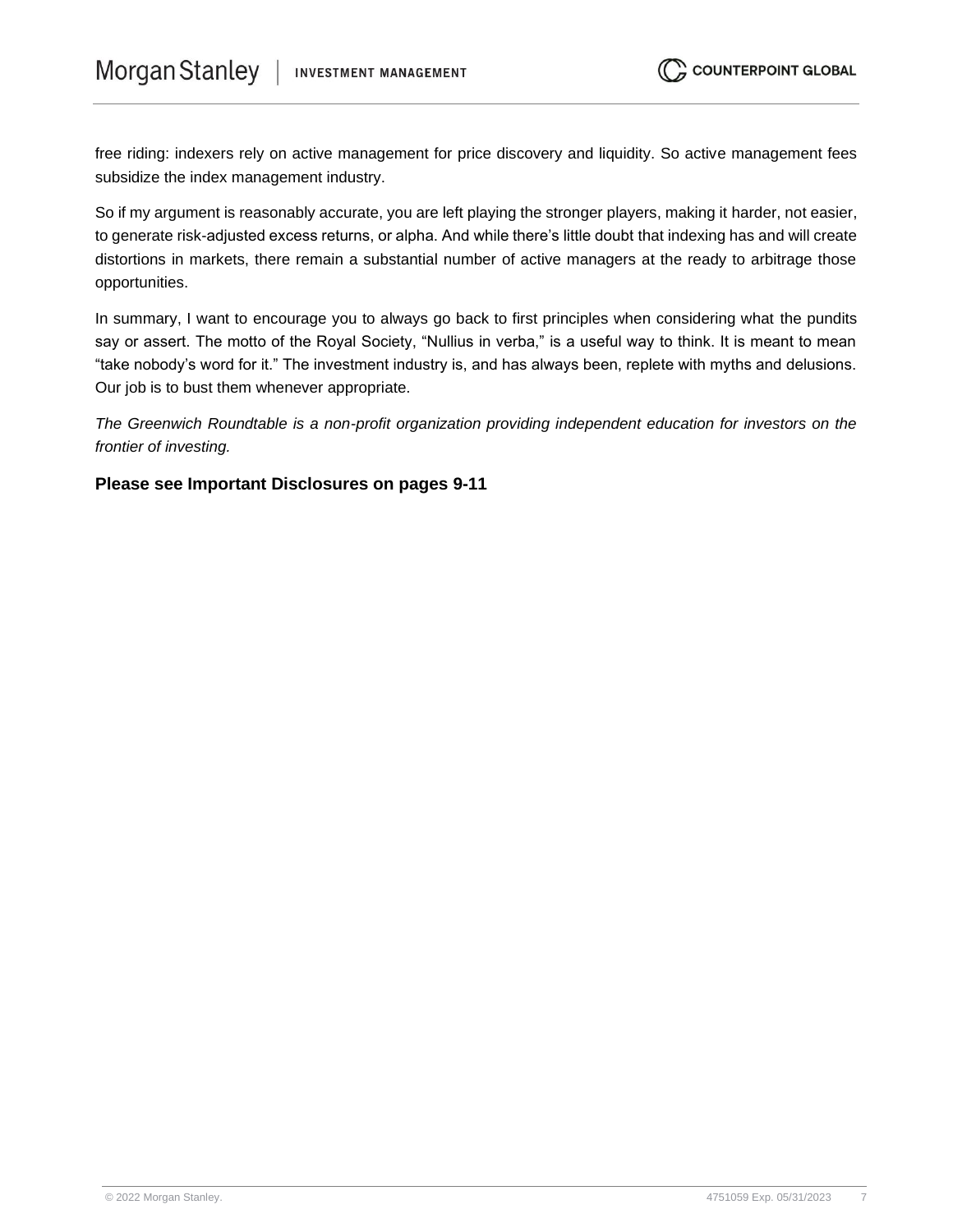#### **Endnotes**

<sup>1</sup> Michael J. Mauboussin and Dan Callahan, "A Long Look at Short-Termism: Questioning the Premise," *Journal of Applied Corporate Finance*, Vol. 27, No. 3, Summer 2015, 70-82.

<sup>2</sup>Dominic Barton and Mark Wiseman, "Focusing Capital on the Long Term," *Harvard Business Review*, January-February 2014.

<sup>3</sup>Adam Thierer and Grant Eskelsen, "Media Metrics: The True State of the Modern Media Marketplace," *The Progress & Freedom Foundation*, Summer 2008, 18.

<sup>4</sup>Ben Carlson, "Yes Stocks Are Overvalued. But by How Much? Here's What History Tells Us," *Fortune*, July 31, 2019.

<sup>5</sup>Michael E. Porter, "Capital Choices: Changing the Way America Invests in Industry," *Journal of Applied Corporate Finance*, Vol. 5, No. 2, Summer 1992, 4-16.

<sup>6</sup> John C. Bogle, "The Mutual Fund Industry 60 Years Later: For Better or Worse?" *Financial Analysts Journal*, Vol. 61, No. 1. January/February 2005, 15-24.

<sup>7</sup> Charles M. Jones, "A Century of Stock Market Liquidity and Trading Costs," *Working Paper*, May 22, 2002.

8 "2020 Investment Company Fact Book," *Investment Company Institute*, 65.

<sup>9</sup> For example, see Matthew Yglesias, "The Prophet of No Profit," *Slate.com*, January 30, 2014 and Justin Fox, "How Amazon Trained Its Investors to Behave," *Harvard Business Review*, January 30, 2013.

<sup>10</sup> Michael J. Mauboussin, "What Shareholder Value is Really About," *Harvard Business Review,* October 3, 2011.

<sup>11</sup> Michael J. Mauboussin, *More Than You Know: Finding Financial Wisdom in Unconventional Places* (New York: Columbia Business School Publishing, 2008), 216-220.

<sup>12</sup>Robert D. Arnott and Peter L. Bernstein, "What Risk Premium Is 'Normal'?" *Financial Analysts Journal*, Vol. 58, No. 2, March/April 2002, 64-85.

<sup>13</sup>John Melloy, "At Stake: Dividends Make Up 90% of Total Return," *CNBC*, December 6, 2010.

<sup>14</sup> Alfred Rappaport, "Dividend Reinvestment, Price Appreciation and Capital Accumulation," *Journal of Portfolio Management*, Vol. 32, No. 3, Spring 2006, 119-123.

<sup>15</sup> Michael J. Cooper, Huseyin Gulen, and Michael J. Schill, "Asset Growth and the Cross-Section of Stock Returns," *Journal of Finance*, Vol. 63, No. 4, August 2008, 1609-1651 and Akiko Watanabe, Yan Xu, Tong Yao, and Tong Yu, "The Asset Growth Effect: Insights for International Equity Markets," *Journal of Financial Economics*, Vol. 108, No. 2, May 2013, 259-263.

<sup>16</sup> See table 9, https://site.warrington.ufl.edu/ritter/files/2020/01/IPOs2019Statistics\_Jan14\_2020-1.pdf.

<sup>17</sup> James Mackintosh, "Money-Losing Companies Mushroom Even as Stocks Hit New Highs," *Wall Street Journal,* January 9, 2020. The economy did look solid in January 2020!

<sup>18</sup> Baruch Lev and Anup Srivastava, "Explaining the Recent Failure of Value Investing," *NYU Stern School of Business Working Paper*, March 31, 2020.

<sup>19</sup> Luminita Enache and Anup Srivastava, "Should Intangible Investments Be Reported Separately or Commingled with Operating Expenses? New Evidence," *Management Science*, Vol. 64, No. 7, July 2018, 3446- 3468.

<sup>20</sup> Lev and Srivastava.

<sup>21</sup> For example, see Daniel M. McCarthy, Peter S. Fader, and Bruce G.S. Hardie, "Valuing Subscription-Based Businesses Using Publicly Disclosed Customer Data," *Journal of Marketing*, Vol. 81, No. 7, January 2017, 17- 35.

<sup>22</sup> DealBook, "A Quiet Giant of Investing Weighs In on Trump," *New York Times*, February 6, 2017.

<sup>23</sup> William F. Sharpe, "The Arithmetic of Active Management," *Financial Analysts Journal*, Vol. 47, No. 1, January/February 1991, 7-9.

<sup>24</sup> Michael J. Mauboussin, Dan Callahan, and Darius Majd, "Looking for Easy Games: How Passive Investing Shapes Active Management," *Credit Suisse Global Financial Strategies*, January 4, 2017.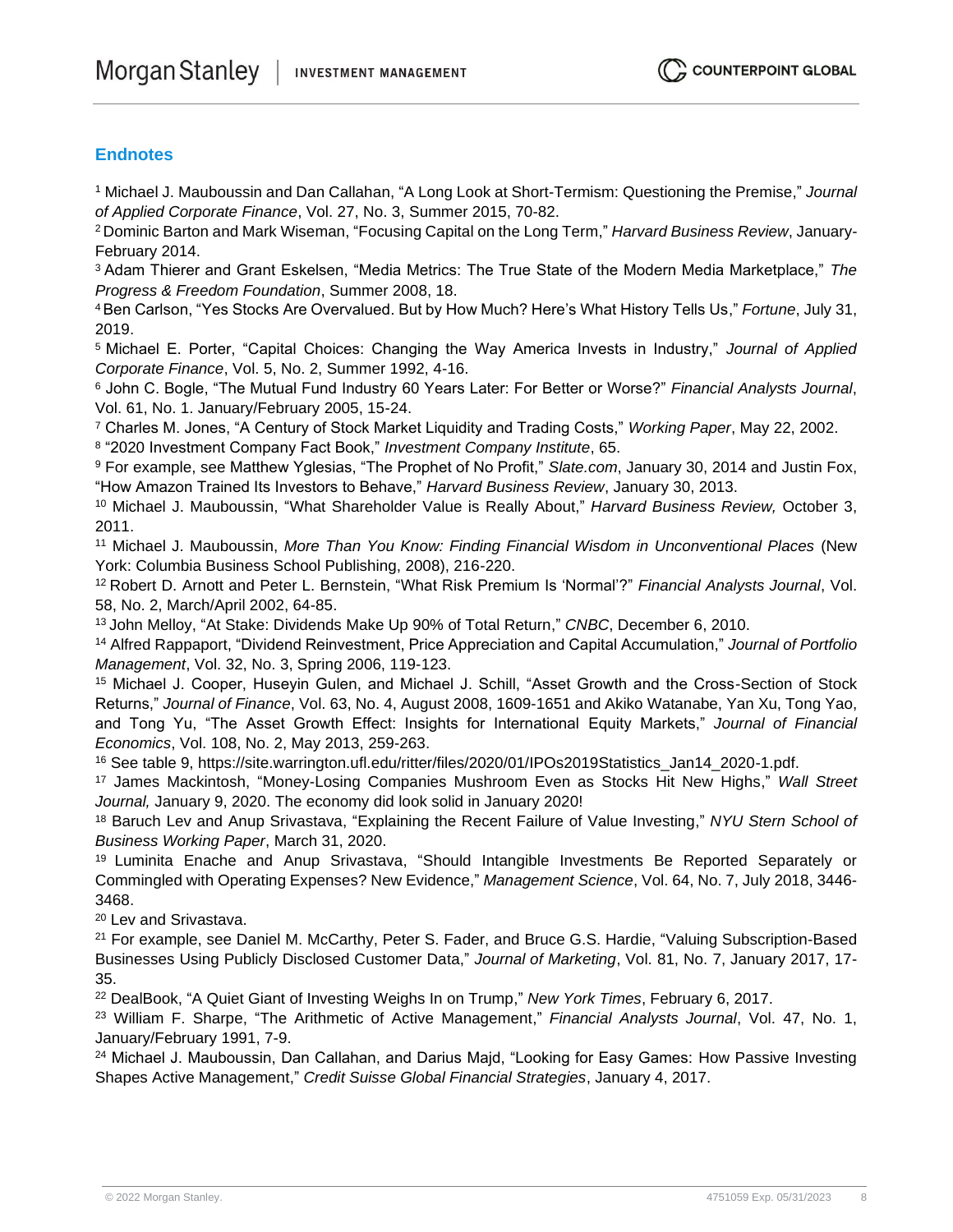#### **IMPORTANT INFORMATION**

The views and opinions and/or analysis expressed are those of the author as of the date of preparation of this material and are subject to change at any time due to market or economic conditions and may not necessarily come to pass. Furthermore, the views will not be updated or otherwise revised to reflect information that subsequently becomes available or circumstances existing, or changes occurring, after the date of publication. The views expressed do not reflect the opinions of all investment personnel at Morgan Stanley Investment Management (MSIM) and its subsidiaries and affiliates (collectively "the Firm"), and may not be reflected in all the strategies and products that the Firm offers.

Forecasts and/or estimates provided herein are subject to change and may not actually come to pass. Information regarding expected market returns and market outlooks is based on the research, analysis and opinions of the authors or the investment team. These conclusions are speculative in nature, may not come to pass and are not intended to predict the future performance of any specific strategy or product the Firm offers. Future results may differ significantly depending on factors such as changes in securities or financial markets or general economic conditions.

Past performance is no guarantee of future results. This material has been prepared on the basis of publicly available information, internally developed data and other third-party sources believed to be reliable. However, no assurances are provided regarding the reliability of such information and the Firm has not sought to independently verify information taken from public and third-party sources. The views expressed in the books and articles referenced in this whitepaper are not necessarily endorsed by the Firm.

This material is a general communications which is not impartial and has been prepared solely for information and educational purposes and does not constitute an offer or a recommendation to buy or sell any particular security or to adopt any specific investment strategy. The material contained herein has not been based on a consideration of any individual client circumstances and is not investment advice, nor should it be construed in any way as tax, accounting, legal or regulatory advice. To that end, investors should seek independent legal and financial advice, including advice as to tax consequences, before making any investment decision.

Charts and graphs provided herein are for illustrative purposes only. Any securities referenced herein are solely for illustrative purposes only and should not be construed as a recommendation for investment.

This material is not a product of Morgan Stanley's Research Department and should not be regarded as a research material or a recommendation.

The Firm has not authorised financial intermediaries to use and to distribute this material, unless such use and distribution is made in accordance with applicable law and regulation. Additionally, financial intermediaries are required to satisfy themselves that the information in this material is appropriate for any person to whom they provide this material in view of that person's circumstances and purpose. The Firm shall not be liable for, and accepts no liability for, the use or misuse of this material by any such financial intermediary.

The whole or any part of this work may not be directly or indirectly reproduced, copied, modified, used to create a derivative work, performed, displayed, published, posted, licensed, framed, distributed or transmitted or any of its contents disclosed to third parties without MSIM's express written consent. This work may not be linked to unless such hyperlink is for personal and non-commercial use. All information contained herein is proprietary and is protected under copyright and other applicable law.

Eaton Vance is part of Morgan Stanley Investment Management. Morgan Stanley Investment Management is the asset management division of Morgan Stanley.

This material may be translated into other languages. Where such a translation is made this English version remains definitive. If there are any discrepancies between the English version and any version of this material in another language, the English version shall prevail.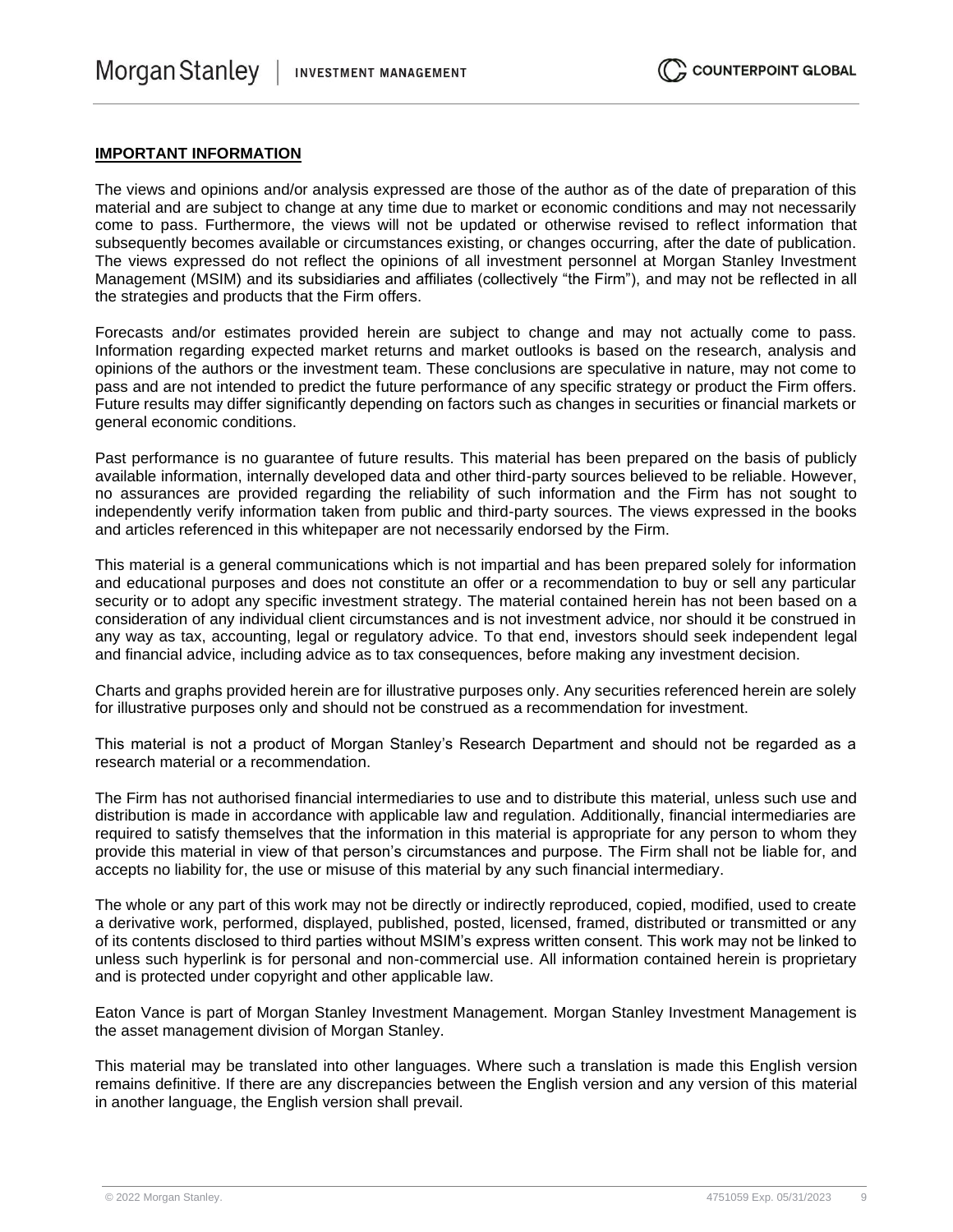#### **DISTRIBUTION**

**This communication is only intended for and will only be distributed to persons resident in jurisdictions where such distribution or availability would not be contrary to local laws or regulations.**

**MSIM, the asset management division of Morgan Stanley (NYSE: MS), and its affiliates have arrangements in place to market each other's products and services. Each MSIM affiliate is regulated as appropriate in the jurisdiction it operates. MSIM's affiliates are: Eaton Vance Management (International) Limited, Eaton Vance Advisers International Ltd, Calvert Research and Management, Eaton Vance Management, Parametric Portfolio Associates LLC, and Atlanta Capital Management LLC.**

This material has been issued by any one or more of the following entities:

#### **EMEA:**

This material is for Professional Clients/Accredited Investors only.

In the EU, MSIM and Eaton Vance materials are issued by MSIM Fund Management (Ireland) Limited ("FMIL"). FMIL is regulated by the Central Bank of Ireland and is incorporated in Ireland as a private company limited by shares with company registration number 616661 and has its registered address at The Observatory, 7-11 Sir John Rogerson's Quay, Dublin 2, D02 VC42, Ireland.

Outside the EU, MSIM materials are issued by Morgan Stanley Investment Management Limited (MSIM Ltd) is authorised and regulated by the Financial Conduct Authority. Registered in England. Registered No. 1981121. Registered Office: 25 Cabot Square, Canary Wharf, London E14 4QA.

In Switzerland, MSIM materials are issued by Morgan Stanley & Co. International plc, London (Zurich Branch) Authorised and regulated by the Eidgenössische Finanzmarktaufsicht ("FINMA"). Registered Office: Beethovenstrasse 33, 8002 Zurich, Switzerland.

Outside the US and EU, Eaton Vance materials are issued by Eaton Vance Management (International) Limited ("EVMI") 125 Old Broad Street, London, EC2N 1AR, UK, which is authorised and regulated in the United Kingdom by the Financial Conduct Authority.

**Italy:** MSIM FMIL (Milan Branch), (Sede Secondaria di Milano) Palazzo Serbelloni Corso Venezia, 16 20121 Milano, Italy. The **Netherlands:** MSIM FMIL (Amsterdam Branch), Rembrandt Tower, 11th Floor Amstelplein 1 1096HA, Netherlands. **France:** MSIM FMIL (Paris Branch), 61 rue de Monceau 75008 Paris, France. **Spain:**  MSIM FMIL (Madrid Branch), Calle Serrano 55, 28006, Madrid, Spain. **Germany**: MSIM FMIL (Frankfurt Branch), Niederlassung Deutschland, Grosse Gallusstrasse 18, 60312 Frankfurt am Main, Germany (Gattung: Zweigniederlassung (FDI) gem. § 53b KWG).

#### **MIDDLE EAST:**

**Dubai:** MSIM Ltd (Representative Office, Unit Precinct 3-7th Floor-Unit 701 and 702, Level 7, Gate Precinct Building 3, Dubai International Financial Centre, Dubai, 506501, United Arab Emirates. Telephone: +97 (0)14 709 7158).

#### **U.S.:**

#### **NOT FDIC INSURED | OFFER NO BANK GUARANTEE | MAY LOSE VALUE | NOT INSURED BY ANY FEDERAL GOVERNMENT AGENCY | NOT A BANK DEPOSIT**

**Hong Kong:** This material is disseminated by Morgan Stanley Asia Limited for use in Hong Kong and shall only be made available to "professional investors" as defined under the Securities and Futures Ordinance of Hong Kong (Cap 571). The contents of this material have not been reviewed nor approved by any regulatory authority including the Securities and Futures Commission in Hong Kong. Accordingly, save where an exemption is available under the relevant law, this material shall not be issued, circulated, distributed, directed at, or made available to, the public in Hong Kong. **Singapore:** This material is disseminated by Morgan Stanley Investment Management Company and may not be circulated or distributed, whether directly or indirectly, to persons in